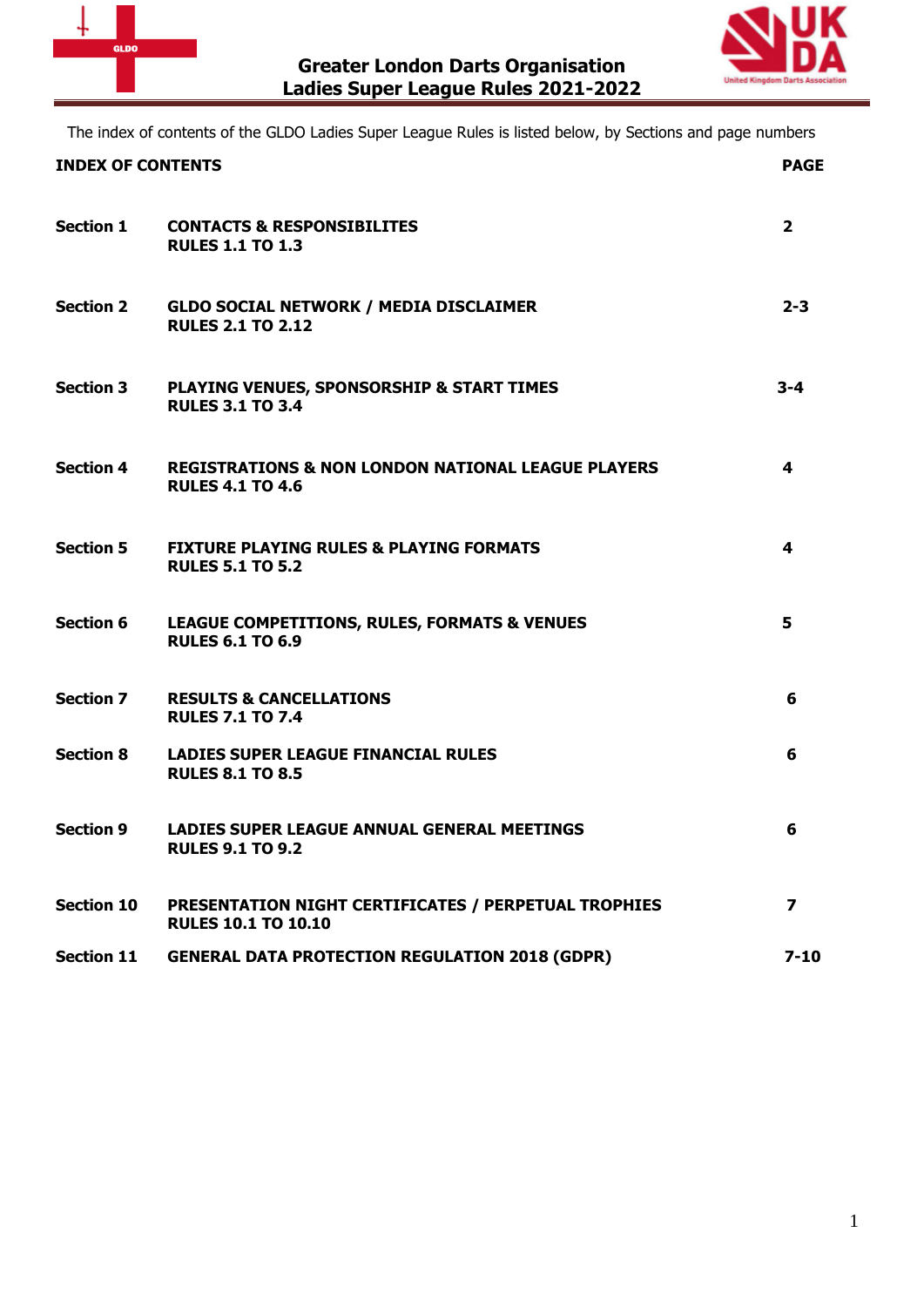



# **GREATER LONDON DARTS ORGANISATION**

# **FULL MEMBER OF THE UNITED KINGDOM DARTS ASSOCIATION**

### **SECTION 1 CONTACTS & RESPONSIBILITIES**

### **Ladies League Organiser / Secretary**

 Name: Mary Cusack Mobile: 07956 410 591 E-Mail: gldosecretary@gmail.com

### **Weekly Results & Stats**

Name: Mary Cusack Mobile: As above E-Mail: As above

### **Treasurer Contact Details**

 Name: Jane Johnson Mobile: 07939 143 167 E-Mail: gldotreasurer@gmail.com

# **GLDO Super League Team Manager's Responsibilities**

- **1.1** It is the responsibility of the Team Manager to ensure their players are aware of all the Rules in this Handbook. There will be no exceptions to any Rules that are broken
- **1.2** It is the responsibility of the Team Manager to ensure that each Super League Player Registration Form is completed in full on the night, signed and dated by the Player and the Team Manager and sent to the League Organiser via an attachment to an e-mail or by post within one week of signing, otherwise said player will be an unregistered player and a £10.00 fine will be imposed each time said player plays for their Team. Please refer to the Financial Rules for further information on fines.
- <span id="page-1-0"></span>**1.3** Photos of a Team registration form or a players' registration form will not be accepted

# **SECTION 2 GLDO SOCIAL NETWORK / MEDIA DISCLAIMER**

**2.1** Whilst the GLDO reserves the right to avail itself of the opportunities available on Social Networking and Social Media Services such as Facebook, Twitter and others as deemed appropriate it hereby issues the following Disclaimer:

- **a)** Any content, views, opinions and/or responses to questions uploaded, expressed or submitted by the creators, sponsors, advertisers or users of social media services and other public forums as utilised by GLDO, other than the content provided by GLDO, are solely the views, opinions and responsibility of the person submitting them and do not necessarily reflect the opinions of GLDO
- **b)** The GLDO is not responsible for content that third parties publish post, upload, distribute, disseminate or otherwise transmit via social media services

### **Terms of Use**

**2.2** Whilst the GLDO does not wish to stifle conversation on social media sites, users must not post or upload any comments or links that are unlawful, or may defame, offend, interfere with privacy or infringe copyright or other intellectual property rights to GLDO managed social media pages. GLDO reserves the right to moderate comments and may remove any comments that, in the GLDO's opinion, are inappropriate

### **Policy on Discrimination and Intimidation**

- **2.3** The GLDO operate strict policies on discrimination and intimidation, whether at any GLDO event or on social media. The policies cover the following:
	- **1)** Physical harm to any person
	- **2)** Damage to any person's property
	- **3)** Reasonably causes another person to be fearful of physical or emotional harm
	- **4)** Derogatory remarks against a person e.g. race, nationality, gender or disability
	- **5)** Homophobic remarks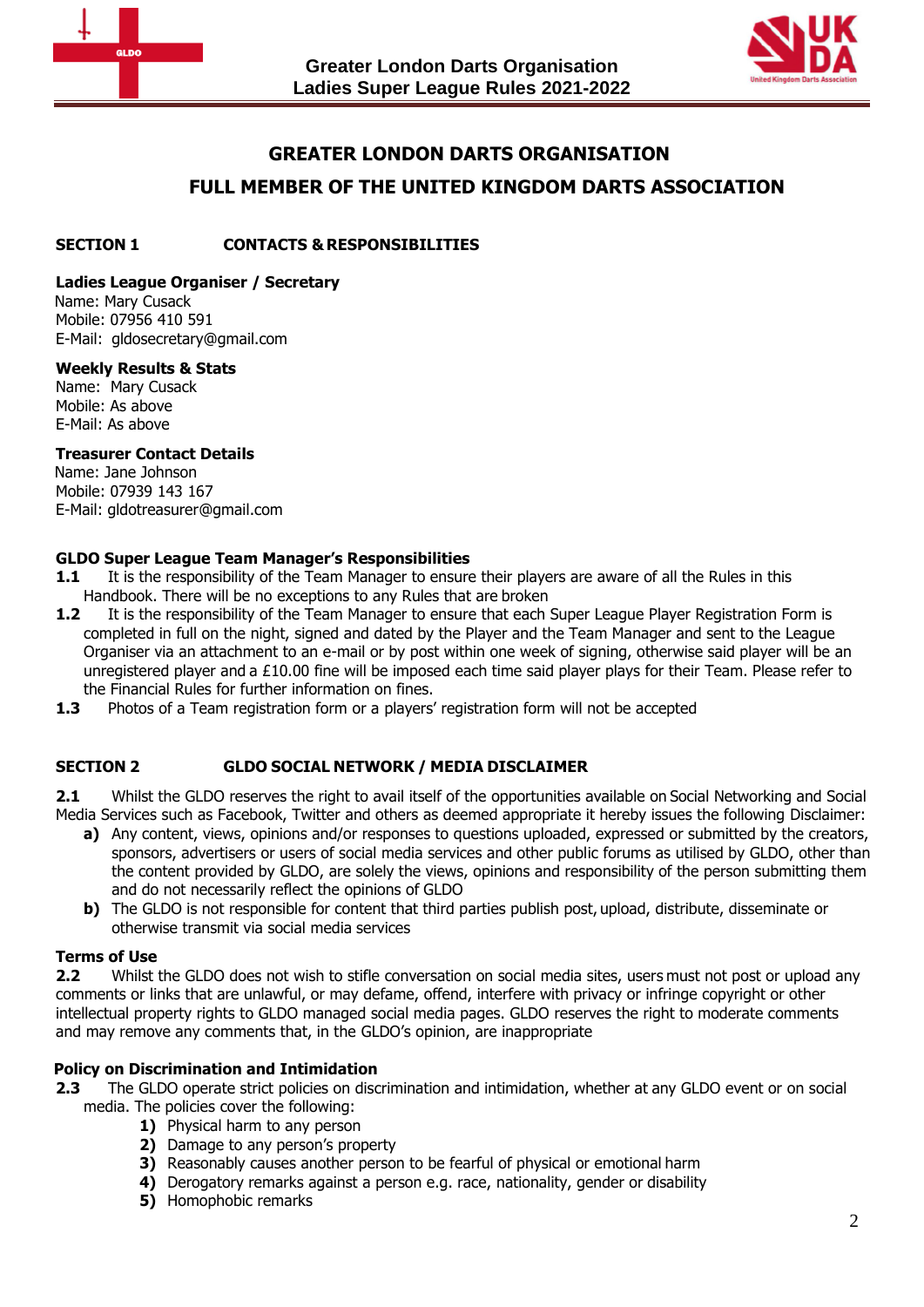



- **2.4** The GLDO will take a strong stance on any of the above, deleting content which is discriminatory, hateful or threatening and any writings or actions which may offend, insult, humiliate or intimidate. The authors of such writings may be deemed to have brought the good name of the GLDO into disrepute and may therefore, at the discretion of the GLDO Executive face disciplinary proceedings as laid down in Section 5.4 of the GLDO National League Constitution and Rules.
- **2.5** However, in cases where writings considered to have offensive content that can be immediately proven as directly attributed to an individual then there shall be a procedure of automatic periods of suspension applied to that individual as directed by the GLDO Executive and laid down as follows: (All effective from the date that any posting is submitted)
	- **1)** First proven instance: Written warning<br>**2)** Second proven instance: Three months
	- **2)** Second proven instance: Three months suspension of GLDO Membership<br>**3)** Third proven instance: Twelve months suspension of GLDO Membership
	- **3)** Third proven instance: Twelve months suspension of GLDO Membership<br>**4)** Fourth proven instance: Expulsion from GLDO Membership
	- **4)** Fourth proven instance: Expulsion from GLDO Membership
- **2.6** Incidents of discrimination and intimidation should not be discussed on social media. A signed and dated letter or an e-mail from the person/persons concerned should be sent to the Secretary with as much information as possible, including witness statements if applicable. This will enable the matter to be dealt with at the earliest opportunity in accordance with the GLDO Rules

# **Conditions**

**2.7** It is important to note that the aforesaid conditions of disclaim and terms of use are likely to change without notice.

# **Disciplinary / Appeal Committee**

- **2.8** All Teams must enter on their Team Registration Form the person who has been elected to represent their Team on a Disciplinary or Appeal Committee. No person under the age of 18 years or who are or will in the coming season become affiliated to, an Official of or a Player for another National League Team shall be eligible to be part of a Disciplinary or Appeal Committee.
- **2.9** In accordance with Rule 2.3 of the GLDO Rules (National League Section), where the Secretary receives a complaint in writing, or is of the opinion that a Member or a Player is in breach of the GLDO
- **2.10** Rules, the Executive Committee shall consider the matter and shall either:
	- **1)** Determine not to proceed with the matter.
	- **2)** Charge the Member or Player with the breach and refer the matter for a Disciplinary Hearing in accordance with UKDA Disciplinary Procedures.
- **2.11** Members shall be considered to be National League Officials, Executive Committee Members, Super League Players, supporters and people who attend GLDO dart functions and meetings.

# **Conflict of Interest**

**2.12** All members who make up either a Disciplinary or Appeal Committee must declare any conflict of interest to the Secretary. No person shall be permitted to sit on a Disciplinary or Appeal Committee where a conflict of interest has been declared orwhere it could be construed that one might exist.

# <span id="page-2-0"></span>**SECTION 3 PLAYING VENUES, SPONSORSHIP & START TIMES**

# **Playing Venues & Sponsorship 2021/22**

- 3.1.1 Plumstead Working Men's Club, 71 Kirkham Street, London SE18 2JS £525.00
- Oaktree Community Centre, 77 Bethune Road, London, N16 5ED £525.00
- **3.2** Sponsorship money should be paid as follows:

 50% of the agreed sponsorship money to be paid by the start date of the season. The remaining 50% of the sponsorship money to be paid by 31 December 2021

**3.3** Should the payment dates be missed, the Treasurer will contact the offending venue and if monies are not paid within the agreed timescales, the venue will no longer hold any competitions or any league games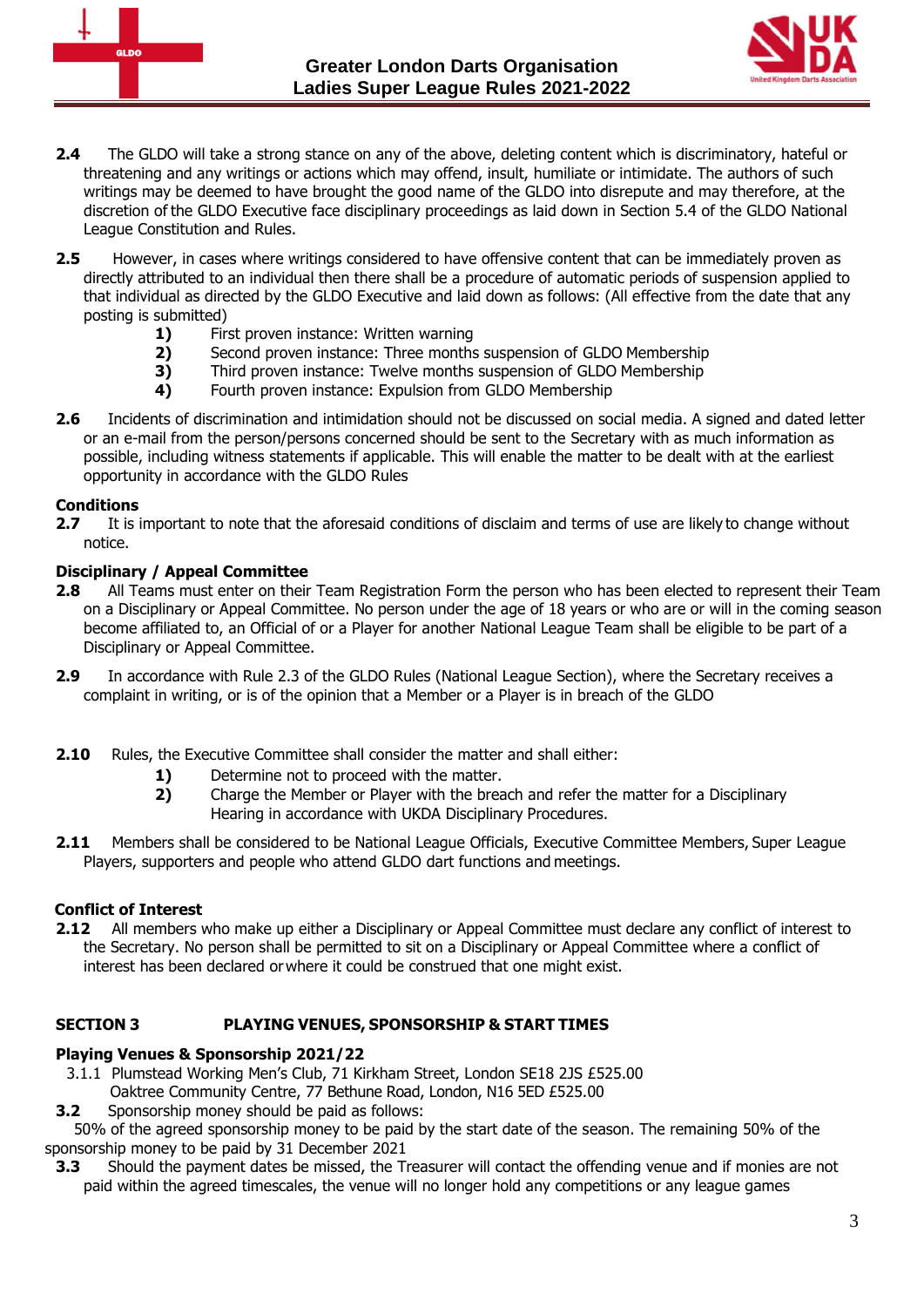



### **Start Times for League Fixtures & Competitions**

- <span id="page-3-0"></span>**3.4 <b>1)** Players must be in the venue by 8.30pm for a prompt 8.45pm start for League fixtures
	- **2)** Players must be in the venue by 8.30pm for a prompt 8.45pm start for all competitions

### **SECTION 4 REGISTRATIONS & NON LONDON NATIONAL LEAGUE PLAYERS**

### **UKDA Registration Fees**

- **4.1** On registering for a Team, each Player will pay £16.00 to their Team Manager. Registration Fees should be handed / sent to the GLDO Treasurer or paid in accordance with Section 8, Rule 8.1
- **4.2** The GLDO Secretary will then be responsible for registering each London Super League Team and players (Men & Ladies) with the UKDA Super League Database no later than 1st January 2022. Subsequent registration fees should be sent to the GLDO Treasurer only and paid within one week of registering to be paid into the London National League account and to the UKDA and the players' names registered with the UKDA.

### **Non London National League Players**

- <span id="page-3-1"></span>**4.3** Players may be registered during the season or on the on the night of a match. Subsequent signings to the start of the season must have the players registration form counter signed by the opposing team manager on the night as proof of date of registration. Registrations forms signed during the season or on the night of a match must be sent to the Ladies League Organiser within one week of registering, together with the players £16.00 player registration. Failure to do this will result in a deduction of 2 points from the playing team
- **4.4** A Non London National League Player is defined as someone who:
	- a) Is currently playing for another National League Team
	- b) Has played for another National League Team other than London and would therefore require their release
	- c) If b) is applicable, then a copy of the release should be provided with their Super League registration form.
	- d) Has signed or intends to sign a National League Registration Form to play for another National League Team other than London in the current playing season.
- **4.5** Teams will be allowed to sign 2 Non London National League Players for the season. Should any of these players leave the Super League Team, or move from their National Team to the London National Team, then another non London National Team Player can be signed in their place
- **4.6** All Non London National League Players must be registered before 31<sup>st</sup> December of each year

### **SECTION 5 FIXTURE PLAYING RULES & PLAYING FORMATS**

### **Playing Rules & Playing Formats**

- **5.1** The playing rules and formats for the 2021/22 season are as follows:
	- **a)** 5 players per Team
	- **b)** Up to 2 non London National League player per Team may play on the night
	- **c)** 5 singles best of 5 x 501
	- **d)** A draw should take place to determine the order of play at the start of the match
	- **e)** The Home Team should start the first, third and fifth Singles
	- **f)** The Away Team should chalk and the Home Team should record the averages for both teams for all 5 Singles
	- **g)** Any player receiving a 'bye' will be awarded their win point, running average and an average for their tons
	- **h)** Depending on the Team Manager's personal preference, the Team Manager can:
		- **a.** Choose which player is not used in the event of the opponents only having 3/4 players
			- **b.** Decide to do the draw

**5.2** All Super League Teams should use a UKDA sponsored match board. For 2021-2022 season this is the Mission Samurai II board, which must be purchased from the GLDO on behalf of the UKDA at a cost of £25. Practice boards do not need to be sponsored boards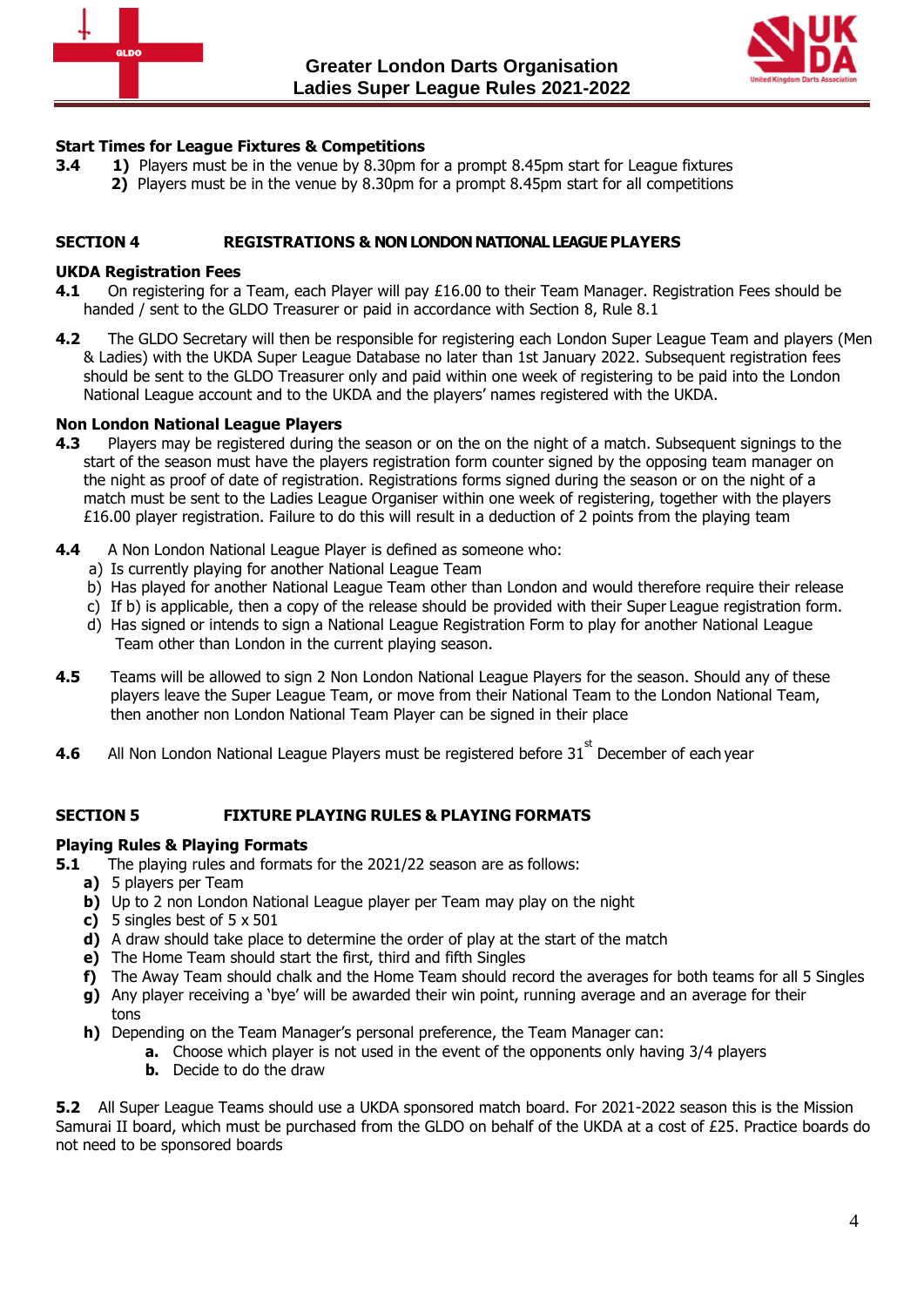



### **Section 6 LEAGUE COMPETITIONS, RULES, FORMATS & VENUES**

**6.1** The attendance rules for all competitions, excluding specific rules for the Champion of Champions is as follows:

- **a.** All players are eligible as long as they have attended at least **25%** of Super League games up to the date of the competition being held.
- **b.** Non London National League Players are eligible to play in any Ladies Super League Competitions as long as they have attended at least **50%** of Super League games up to the date of the competition being held.
- **6.2** There must be a minimum of 50% representation from each Team at every Super League competition.
- **6.3** Team Managers of a Team failing to support the 50% representation will be responsible for paying the minimum entry fee of £10.00 to the GLDO Treasurer per competition not supported.

#### **Competition Throw**

**6.4** The Players involved will throw for the Bull to decide which Player is to throw first in the odd numbered legs of any competition match. In the event of a tie, the player who threw first in the 1st leg shall throw first in the deciding leg.

### **Competition Chalking**

**6.5** First round chalkers will be taken from byes or the bottom of the draw for the competition. From that point on the last loser on each individual board will chalk the following match. This will be enforced throughout the competition and will be inclusive of the final of said competition. Failure to chalk will result in the withholding of prize money and exclusion from the next Super League competition. This will also be carried over to the following season if necessary. Player is allowed to find an alternative person to chalk in her place

Competition formats vary, and the format is highlighted under each individual competition

#### **League Pairs – Oaktree Community Centre**

**6.6** To enter, a Player must have attended a minimum of 25% of all matches or 50% of all matches for non-London National League Players up to the date of the competition. Entries will be £10.00 per Pair, and the competition will be played on a drawn knockout basis played over the best of five legs 601, the best of 7 legs 601 for the semi-finals and the best of 9 legs 601 for the final

#### **League Singles – Plumstead Working Men's Club**

**6.7** To enter, a Player must have attended a minimum of 25% of all matches or 50% of all matches for non-London National League Players up to the date of the competition. Entries will be £5.00 per Player, and the competition will be played on a drawn knockout basis played over the best of five legs 501, the best of 7 legs 501 for the semi-finals and the best of 9 legs 501 for the final

#### **Champion of Champions - Oaktree Community Centre**

**6.8** Entries for this event are done on an invitational basis only and will be seeded. Only the top sixteen players in the League averages at the end of the season will be invited. Entry fee is £5.00 per player and the competition will be played on a 16-player seeded knockout basis played over the best of five legs 501, the best of seven legs 501 for the semi-finals and the best of 9 legs 501 for the final. Should there be a shortfall of players on the night, the player in attendance will receive a BYE into the next round

### **Sarah Stutley Mixed Pairs – Plumstead Working Men's Club**

**6.9** To enter the above competition players and reserves in both the Men's and Ladies Super Leagues must have played or attended at least 25% of all matches played up to the week before the competition. No non-London National League Players from the Men's Super League are eligible to play, only non-London National League players in Ladies Super League if they meet the eligibility rule of having played or attended at least 50% of all matches played up to the week before the competition Entry Fee is £10.00 per Pair

Format is 5 x 601 for the early rounds and 7 x 601 for the Semi-Finals and Final Prize Fund: This is a money in – money out competition plus a donation of £50.00 from the host venue Pay-out: Winners, Runners-Up and Semi-Finalists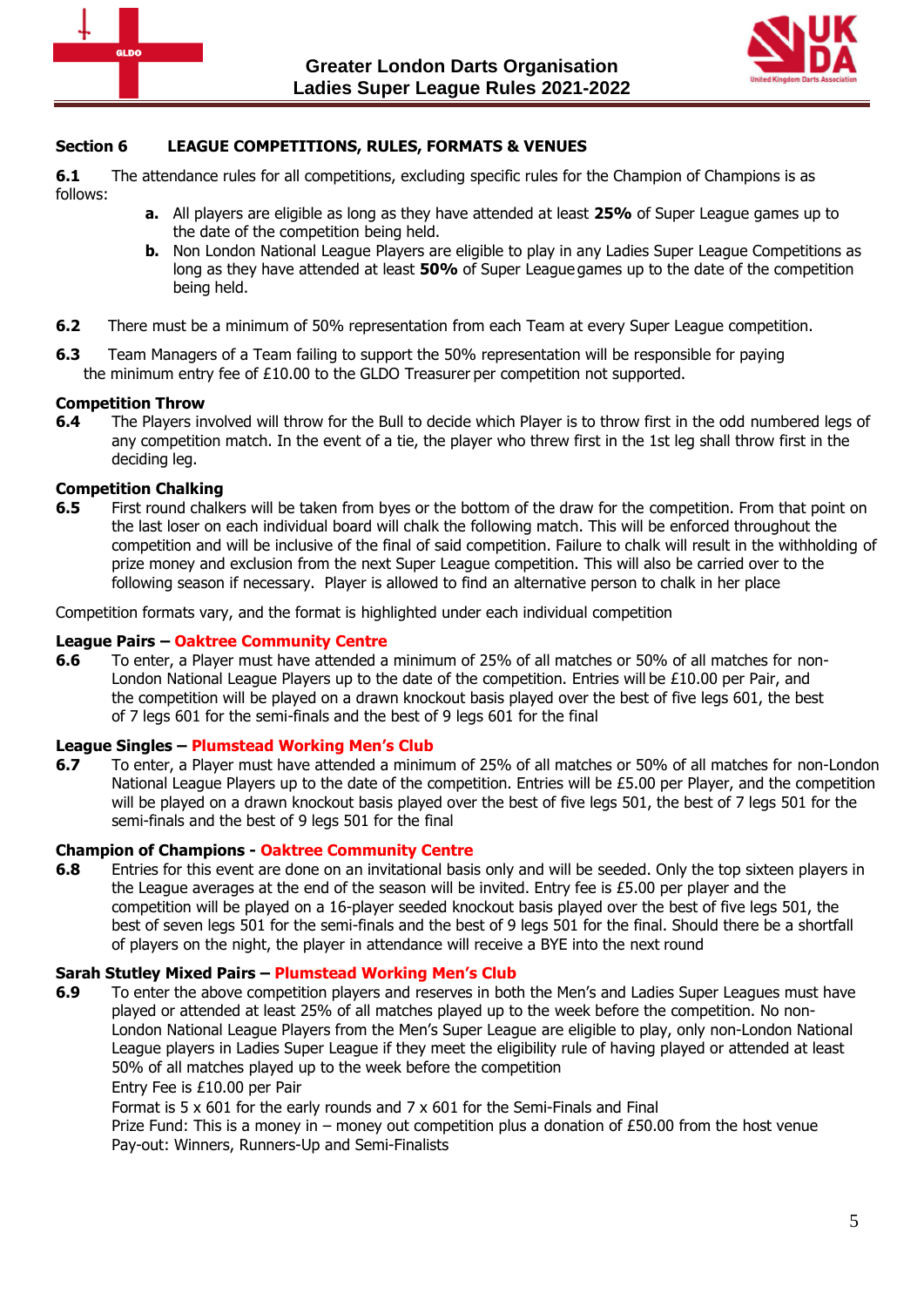



# **SECTION 7 RESULTS & CANCELLATIONS**

# **Results**

- **7.1** Result Sheets: Home side to record scores and match results. If a Team has not submitted their result
	- sheets by 9.00am on the Sunday after the match on Thursday, 5 points shall be deducted
	- **a)** Computerised result sheets to be emailed to the Results Secretary (contact details above)
	- **b)** Non-computerised result sheets to be handed to the Results Secretary on the night
- **7.2** The Results Secretary will then oversee the results of all matches and update the Match Results, League Table and Super League Averages on a weekly basis onto the Facebook London Ladies Super League Group and the GLDO website

# **Cancellations**

- **7.3** Cancellations can be agreed by the Ladies League Organiser in consultation with both Team Captains under exceptional circumstances only. These might include: exceptional weather conditions, Public Transport strikes, bereavement or hospitalisation. Cancellations must be notified to the Ladies League Organiser as soon as possible by the Team Captain. Any Team failing to complete any of the league games will be fined £10.00 on each occasion and this will result in the match being awarded 6-0 to the non-offending Team and the relevant players present awarded their running average, a win bonus point on their average and an average for their tons. (Rule 19.1d)
- **7.4** A match can be completed with a minimum of 3 players. Please refer to Rule 5.1

# **Section 8 LADIES SUPER LEAGUE FINANCIAL RULES**

# **Payment Methods**

**8.1** The Treasurer will only accept payment by the following methods:

- **a)** Direct payments into the GLDO Super League Account. Account Number and Sort Code will be given on written request (e-mail)
- **b)** By post, cheques made payable to GLDO and sent to the Treasurer at the address on Page 5 (Section 2).
- **c)** At a National League game (refer to payment table below)
- **8.2** League Fees: 30 weeks @ £5 per week = £150.00 total per Team breakdown: £25 for Dartboard, £85 to Super League & £40.00 to National League Team Managers will be responsible for paying their Teams League fees directly to the GLDO Treasurer in accordance with the dates below. All cheques should be made payable to "GLDO"

First Payment by 21<sup>st</sup> October 2021: £75.00 Second Payment by 24th February 2022: £75.00

 Each Team will be responsible for the Football Cards on a weekly rotating basis. Funds should be paid to the Ladies League Organiser on the night, who will pay into the GLDO Super League Account and advise the Treasurer

**8.3** If a Team is in arrears with their League fees they will be fined £5.00 for each payment missed.

### **Financial Rules (Internal National League Play-Offs & National League Competitions)**

- **8.4** Entry fees and travel expenses to be made up out of respective Men's and Ladies Super League funds and will also include play-off entry fees taken on the day of the respective Play-Off.
- **8.5** The League Organiser to inform all Super League Team Managers which players are eligible to play in these competitions.

### **Section 9 ANNUAL GENERAL MEETINGS**

### **Ladies Super League Annual General Meetings**

- **9.1** All existing teams and any new teams wishing to join in the new season, must be represented at the Ladies Super League AGM. Only one representative may vote on behalf of their team.
- **9.2** An existing Team that is continuing to play in the following season but is not represented at the GLDO Ladies Super League AGM will be fined £10.00 for non-attendance. The £10.00 will be deducted from their total prize pay-out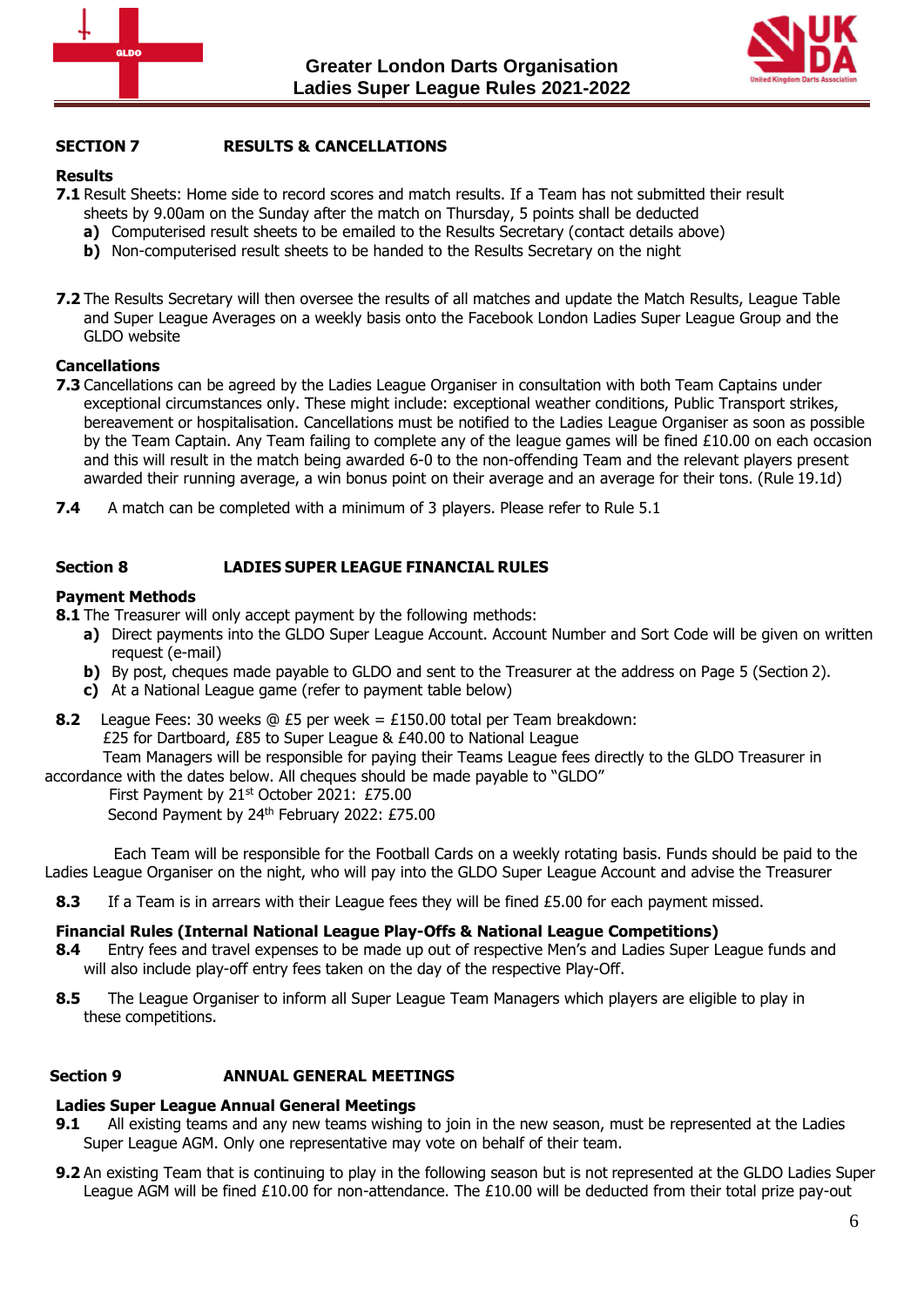



### **Section 10 PRESENTATION NIGHT, CERTIFICATES / PERPETUAL TROPHIES**

- **10.1** The fee for Presentation Night is £20 per team
- **10.2** £5.00 for guests (non-playing / registered players of a Super League Team)

**10.3** A Team that is not represented at the GLDO Presentation Night will forfeit their total prize pay-out which will then be carried over and incorporated into the following season's income

#### **Prize Money**

- **10.4** All Prize Money will be paid out at the end of the season and will be made payable to the Team Manager only, unless the Treasurer receives an instruction in writing or via e-mail to make the cheque payable to an another member of the Team
- **10.5** The Executive Committee shall be responsible for allocating all Prize Money for the season (based on the full amount being paid at the end of the season) and the Treasurer will provide the Teams with a breakdown of all pay-outs
- **10.6** No Prize Money will be carried over to the next season
- **10.7** Any debt incurred by a Team will be deducted from their Prize Money total

#### **Certificates**

**10.8** Professional certificates to be presented on Presentation Night to the following Winners and Runners-Up:

| League Winners:                       | 5 certificates                                     |
|---------------------------------------|----------------------------------------------------|
| League Runners-Up:                    | 5 certificates                                     |
| League Singles Winner:                | 1 certificate                                      |
| League Singles Runner-Up:             | 1 certificate                                      |
| Pairs Winners:                        | 2 certificates                                     |
| Pairs Runners-Up:                     | 2 certificates                                     |
| Champion of Champions Winner:         | 1 certificate                                      |
| Champion of Champions Runner-Up:      | 1 certificate                                      |
| Sarah Stutley Mixed Pairs Winners:    | 1 certificate – Lady Player only                   |
| Sarah Stutley Mixed Pairs Runners-Up: | 1 certificate - Lady Player only                   |
| Ladies Player of The Season:          | 1 certificate (Player who tops the averages table) |
| Total 23 certificates                 |                                                    |

### **Extra Certificates**

**10.9** It is the responsibility of the Team Manager to notify the Ladies League Organiser of any additional certificates required and the Team will have to pay for any additional costs incurred

### **Perpetual Trophies**

**10.10** Perpetual trophies are no longer presented at a Presentation Night and remain the property of the GLDO

### **SECTION 11 PRIVACY POLICY**

We at the Greater London Darts Organisation (GLDO) want to make sure all the personal information we have collected about you is safe and secure at all times. The GLDO are Data Processors for the United Kingdom Darts Association (UKDA) who are the Data Controllers.

This Policy sets out our commitments to you in compliance with and beyond the General Data Protection Regulation (commonly known as the GDPR) and explains how we collect, store and use your personal information.

We have not appointed a Data Protection Officer to oversee our compliance with data protection laws as we are not required to do so, but our Data Protection Team (i.e. The GLDO Executive Committee) has overall responsibility for data protection compliance in our Organisation.

If you have any questions about this Policy or what we do with your personal information, contact the GLDO Secretary using the information provided on this document.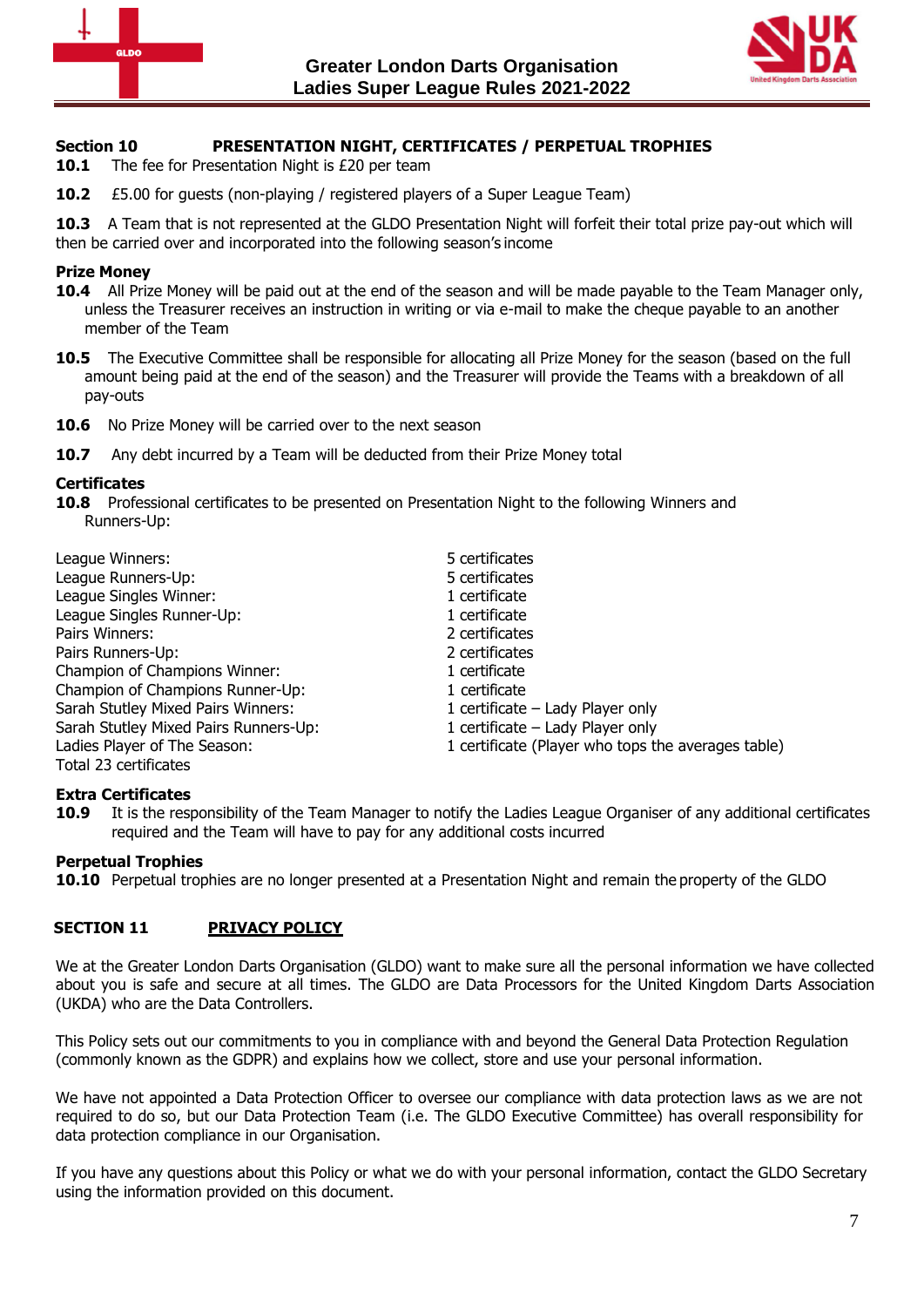



### PRIVACY NOTICES

Collecting specific, relevant personal information is a necessary part of us being able to provide you with assistance when dealing with the GLDO, and UKDA or just managing our relationship with you

When the UKDA. hold or use your personal information as a data controller (see below for a description of what this is) they will provide you with a privacy notice which sets out in detail what information they hold about you (such as your contact details, address, etc.), how your personal information may be used and the reasons for these uses, together with details of your rights. This information is collected, and Privacy Notices supplied by the GLDO (as Data Processors) on behalf of the UKDA

Where the GLDO collect personal information from you directly, we will provide the Privacy Notice at the time we collect the personal information from you. The Privacy Notice will be available through the Super League representatives at the time of signing on to a Team as they are representing the committee in this duty

The GLDO will only provide the Privacy Notice to you once, generally at the start of the relationship with you

However, if the applicable Privacy Notice is updated substantially, then we may provide you with details of the updated version. You are encouraged to check back regularly for updates

Your Super League Representative or Team Captain might collect contact information from you as per usual and they will control that information. They will not pass it on to third parties without your permission

### THE DIFFERENCE BETWEEN DATA CONTROLLERS / PROCESSORS

A data controller is a person who controls how personal information is processed and used. A data processor is a person who processes and uses personal information in accordance with the instructions of a third party, i.e. the data controller

This distinction is important. You have certain rights in relation to your personal information, for example the right to be provided with the personal information held about you and details of its use and the right to have certain of your personal information either erased or anonymised, commonly referred to as the right to be forgotten (see below to see what rights you have). These rights can generally only be exercised against a data controller of your information

In most cases we will be a data controller of your personal information. In any case where we are not a data controller this means that you cannot exercise these rights against us directly (i.e. where we only act as a data processor), but you can do so against the data controller (i.e. the person who controls how we process the personal information). In these cases, we will endeavour to inform you who is the data controller of your personal information so that you can direct any such requests to them

Also, it is only a data controller that will provide you with a Privacy Notice about your personal information, so where we process your personal information as a data controller we will provide you with a Privacy Notice. Where we process your personal information as a data processor for a third party, that third party should provide you with a Privacy Notice which will set out details regarding the processing of your personal information, which should also include the processing to be carried out by us on their behalf

### HOW DO WE USE YOUR PERSONAL INFORMATION?

We will use your personal information as described in the Privacy Notice provided to you, but, for example, we pass on some of your personal information to the UKDA when completing entry forms for end of season Team and individual competitions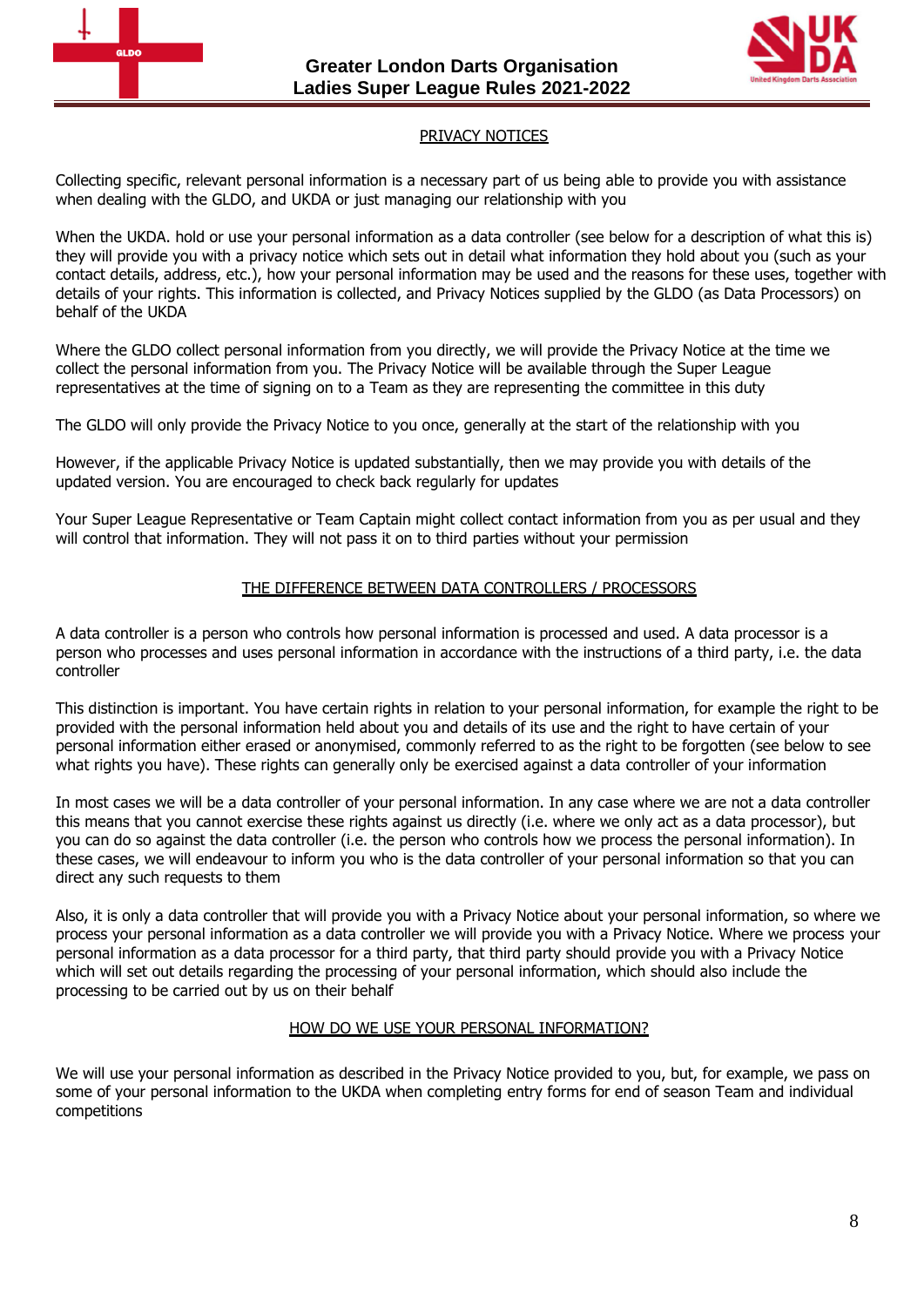



# **)** WHO DO WE SHARE YOUR PERSONAL INFORMATION WITH?

Details of how we disclose your personal information are set out in the relevant Privacy Notice provided to you, but generally it is where we need to do so in order to run our organisation on your behalf. In such circumstances, we will put in place arrangements to protect your personal information. Outside of that we do not disclose your personal information unless we are required to do so by law

We will not transfer personal information about you outside the European Economic Area (EEA). We do not sell, trade or rent your personal information to others

#### HOW LONG DO WE HOLD ON TO YOUR PERSONAL INFORMATION?

Further details of how long we hold onto your personal information for are set out in the relevant Privacy Notice provided to you, but we will only hold your information for as long as is necessary or where you ask us to delete records we may delete it earlier

Information will not be kept for longer than 18 months. This is based on being used during the current season and overlapping the start of the next

#### WHAT ARE YOUR RIGHTS?

Full details of your rights set out in the relevant Privacy Notice provided to you, but you are entitled by law to ask for a copy of your personal information at any time. You are also entitled to ask us to correct, delete or update your personal information, to send your personal information to you or another organisation and to object to automated decision making. Where you have given us your consent to use your personal information in a particular manner, you also have the right to withdraw this consent at any time

To exercise any of your rights, or if you have any questions relating to your rights, please contact the GLDO Secretary by using the contact details in Section 1

You should note that some of your rights may not apply as they have specific requirements and exemptions which apply to them and they may not also apply to personal information recorded and stored by us. However, your right to withdraw consent or object to processing for direct marketing are absolute rights

If you are unhappy with the way we are using your personal information you can complain to the UK Information Commissioner's Office (ICO) or your local data protection regulator. More information about your legal rights can be found on the Information Commissioner's website at <https://ico.org.uk/for-the-public/> However, we are here to help and would encourage you to contact us to resolve your complaint first

#### **SECURITY**

We employ a variety of organisational measures to keep your personal information safe and to prevent unauthorised access to, or use, or disclosure of it. Unfortunately, no information transmission over the Internet is guaranteed 100% secure nor is any storage of information always 100% secure, but we do take all appropriate steps to protect the security of your personal information. We take information and system security very seriously indeed and only share with the UKDA who are certified to the ISO

Any GLDO or personally owned computer able to access the UKDA Database or scanned application / entry forms is to be password protected

Documents with personal data on must be locked away

### CHANGES TO THIS POLICY

Any changes we may make to this Policy in the future will be notified to Super League representatives by e-mail